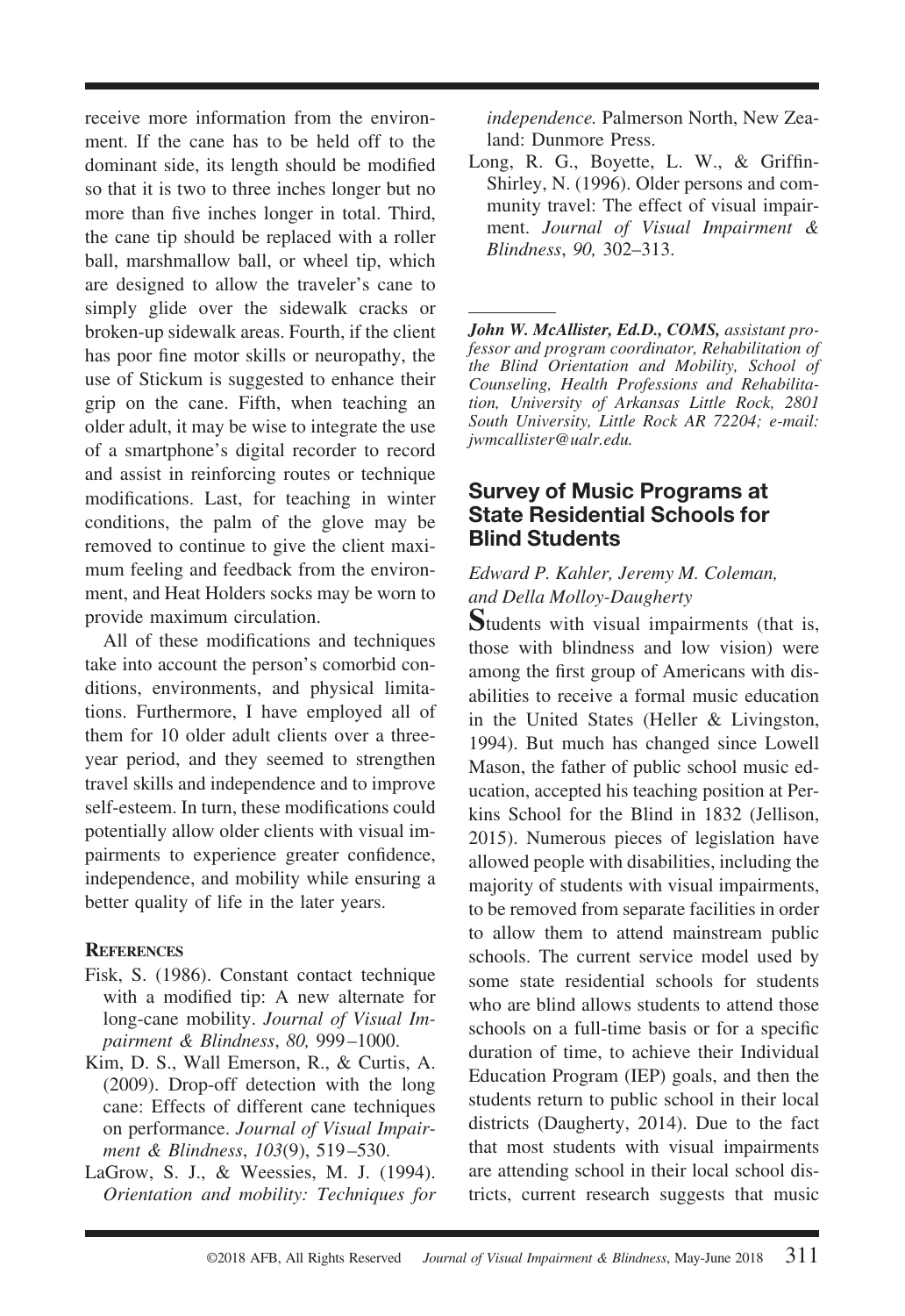programs available to students at state schools may be limited (Codding, 2000).

In 1991, an investigation of music programs in those schools suggested that the most frequent music programs available to students were in the form of taking private music lessons or singing in choral ensembles (Corn & Bailey, 1991). When examining the strategies used for learning music, it was noted by survey respondents that the most frequent approaches included rote music instruction, large-print music notation, and recorded music. A more recent investigation identified students' attitudes toward their musical development as they related to their past music experiences in public school, the use of music notation, modes of communication used during rehearsal, and music repertoire choice (Abramo & Pierce, 2013). Students studied by Abramo and Pierce (2013) identified the types and amount (or lack) of accommodations and modifications that greatly affected their attitudes toward music study. These findings were consistent with another investigation that suggests students with visual impairments can access and participate in an instrumental music ensemble curriculum with minimal, individualized accommodations and no curricular modifications in the first semester of instruction (Coleman, 2016).

Currently, students with visual impairments are the least represented disability group in the music education literature (Brown & Jellison, 2012). The purpose of the descriptive investigation presented here was to identify the types of music programs and instructional music strategies utilized by students in state schools. All three of the researchers of this article have past or present experience in teaching music to children with visual impairments, and two of them were music educators at state schools. By examining the music programs at state schools, the researchers sought to identify current trends and future areas of research for the field of visual impairment and for the field of music education.

### **METHODS**

### *Survey design*

The researchers composed a 30-question survey utilizing an online survey tool (Survey-Monkey) consisting of both closed and openended questions for the following areas:

*Professional information.* This area was comprised of age, gender, level of education, professional certifications, the official classification of position, years of experience as a professional in the field, professional responsibilities, and the time of day their music services were provided.

*Frequency of teaching strategies.* Teachers were asked to rate the frequency that the following music teaching strategies were used: professional or student recordings, rote learning, singing or solfège (a system for singing notes), self-developed strategies, large print, use of a technological device, braille music notation, improvisation or compositions, and instrument adaptation.

The survey instrument was edited by three music professionals with experience in teaching music to children with visual impairments. Once completed, the researchers obtained institutional review board approval from West Texas A&M University.

### *Participants*

In order to obtain participants for this survey, the researchers utilized a school listing maintained by the Council of Schools for the Blind website (Council of Schools for the Blind, n.d.). The top administrator indicated for each of the 44 state schools listed on the website was contacted by e-mail and was asked to provide the researchers with the e-mail address for the primary music professional working at the school. Thirty-seven state school administrators responded to these e-mails. Of the 37 music professionals identified, 29 survey respondents identified an additional 15 music professionals working at their facilities who could elect to take the survey.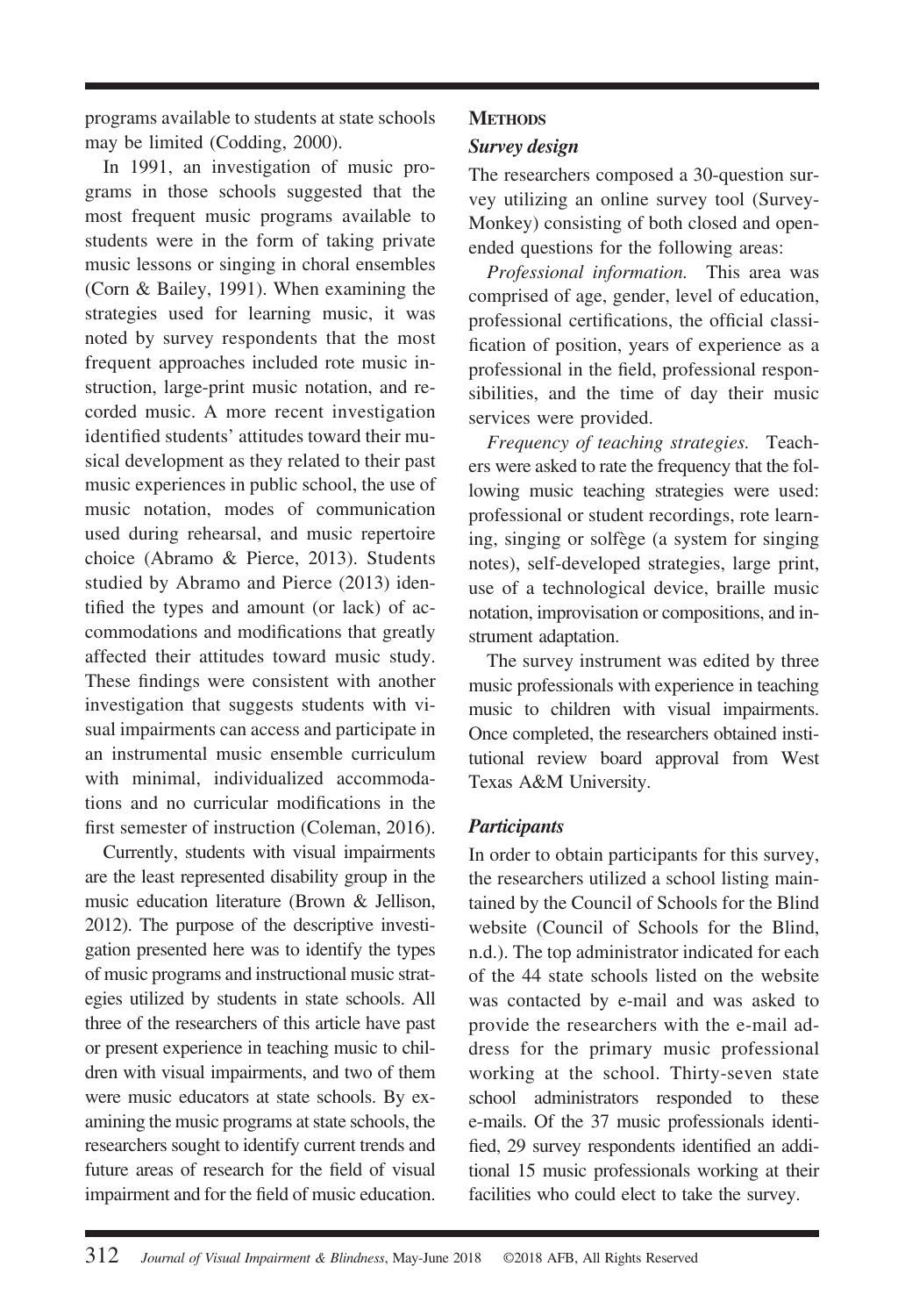

*Figure 1.* Percentage of SRSB music professionals job-related duties.

### *Procedure*

An e-mail containing the survey invitation was sent to the 37 primary music professionals, and a reminder sent two weeks later. Twenty-nine of the 37 people contacted elected to take the survey. A subsequent e-mail invitation to participate and reminder message was sent to the additional 15 music professionals identified by the 29 respondents, making for a total solicitation of 52 music professionals working at state schools. Prior to their accessing the survey, we obtained informed consent from all respondents.

### **RESULTS**

Out of the 52 surveys sent, the total number of respondents who completed the survey was 32, representing a 62% response rate from 29 different state schools.

### *Types of music programs*

To better understand the types of music education programs available to students with visual impairments at state schools, respondents were asked to indicate all of their music-related duties (see Figure 1). The most commonly reported music-related duty was conducting an ensemble (84%), followed by teaching elementary general music classes, and organizing and directing music programs (81% each). A large number of survey respondents (71%) reported that their musicrelated duties included teaching private lessons, teaching music classes to students with severe or multiple disabilities (69%), teaching lessons in braille music reading and writing (69%), and teaching lessons in print music reading and writing (69%).

## *Frequency of music-learning strategies*

Music professionals were asked to rate how often they utilized various music-learning strategies (see Figure 2). The scale used consisted of five categories related to frequency:  $1 =$  daily,  $2 =$  often (two to three times per week),  $3 =$  occasionally (two to three times per month),  $4 =$  infrequently, and  $5 =$  never. The researchers calculated the responses and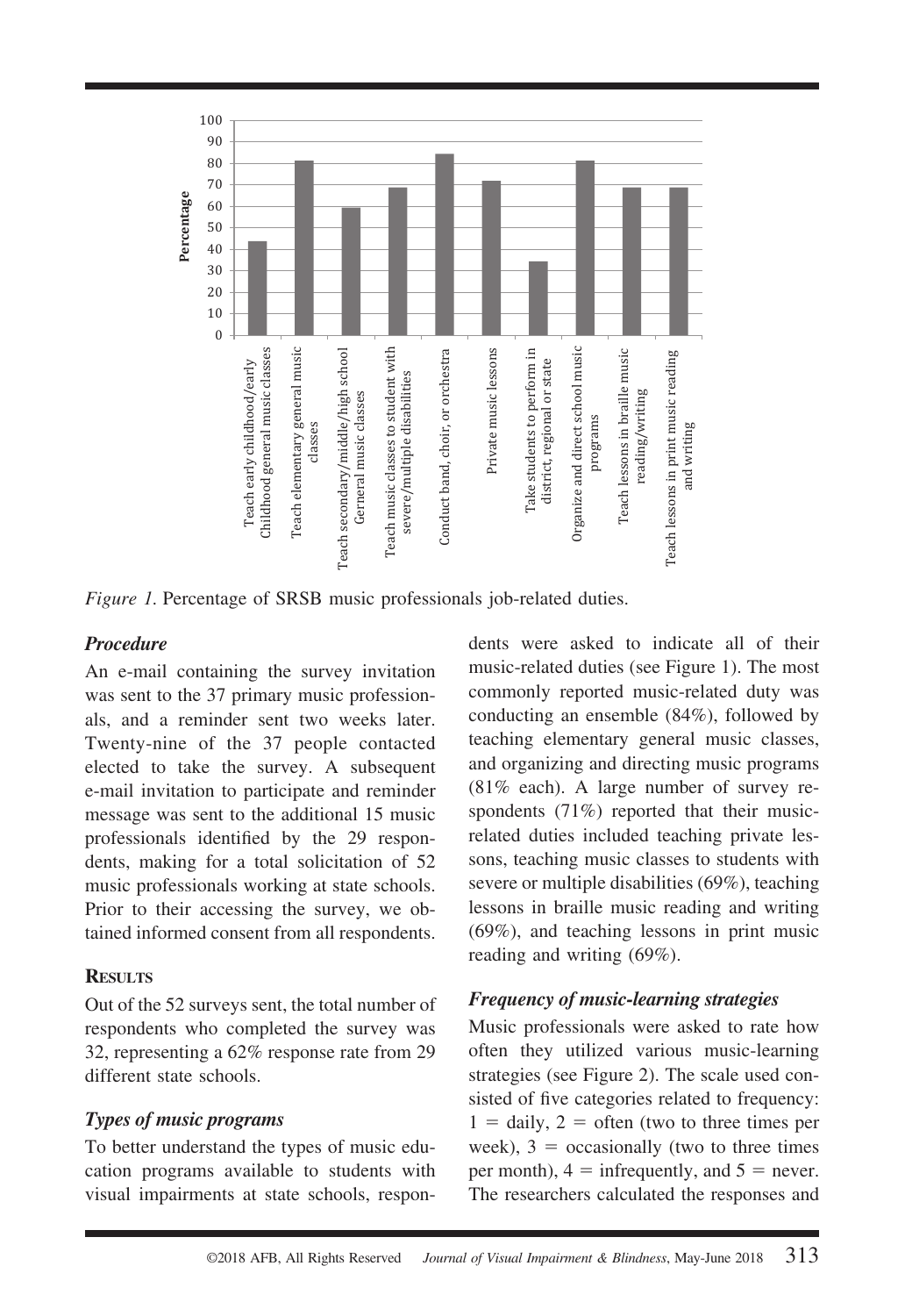

indicate the number of music professionals that use methods and materials on a daily basis or often (2 to 3 times a week).

obtained percentages for each frequency category across each of the instructional musiclearning methods and materials. Then the percentages for the two categories representing the greatest frequency (daily and often) were combined. The combined percentages were ranked from highest to lowest to determine the ranking order for each instructional strategy used by these professionals. The following ranking order indicates the percentage of music educators who used the following strategies on a daily or two to three times per week to teach a music objective to students with visual impairments: rote learning (100%), using technological devices (75%), using professional recordings (75%), using enlarged music notation (66%), singing notes by phrases (63%), improvisation or composition (59%), instrument adaptation (56%), recording the students' individual parts (44%), student-developed strategies (44%), and using braille music notation (43%).

#### **DISCUSSION**

This survey provides teachers of visually impaired students and music professionals in

other educational settings with updated information regarding the types of music training and instructional music strategies received by these students at state schools. Although there are several limitations to this investigation, the results suggest two primary areas of interest. The first area relates to the similarity that exists between the music education at state schools and that available to students in public schools. The data suggests that the instructional strategies, variety, and amount of music education opportunities that students at state schools receive are similar to those received by students in public schools (Duke & Byo, 2011; Göktürk Cary, 2012; Jellison, 2015). Survey respondents stated that rote learning, improvisation, and solfège, combined with standard music education approaches such as Kodály, Orff, and instrumental music training, are frequently used to teach musical objectives to students.

The second area of interest is the specific modifications and accommodations that students with visual impairments require to access music education materials. The use of technological devices was ranked as one of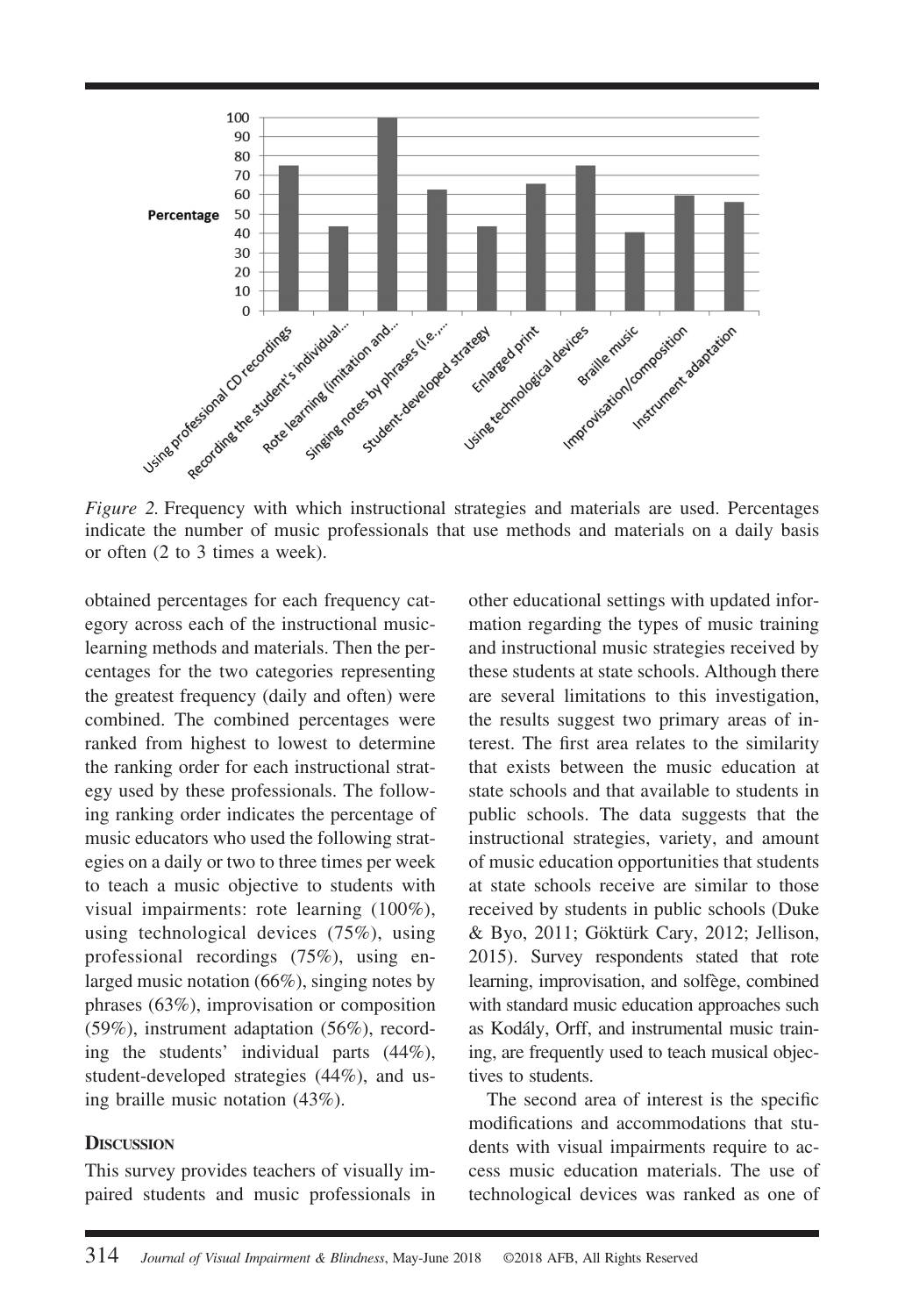the most frequently used instructional methods (75%) by music professionals at state schools. A possible area of future research might concern the types of assistive technology used in the music classroom. High-tech devices like iPads have several music applications such as the ability to record audio files and enlarge the screen instantly. Other types of music technology, like the Limelighter music reader from Dancing Dots, allows students with low vision to read music in real time and have the music scroll on the screen using a wireless foot switch. However, and that was a limitation of this study, the definition of a *technological device* was very broad and could have included lower-tech items such as picture symbols, music stands, and others. Future research should examine all types of assistive technology that music professionals use with students with visual impairments during their music instruction.

A third area of interest is the use of braille music notation. Sixty-nine percent of the teachers used braille music notation in some capacity 43% of the time. These results were not consistent with previous research that suggested that large-print music is a more prominent literacy medium than is braille music notation (Corn & Bailey, 1991). Also, the frequency with which braille music notation was reportedly used could be the result of several factors, including the growing population of students with visual impairments and additional disabilities or the low percentage of people who read braille (American Foundation for the Blind, 2017). Secondly, braille music notation is not needed throughout the entire music-learning process. Students need braille to access a new piece of music, but once the music is memorized and is refined for performance, the braille is no longer needed. Current research also suggests that braille music notation paired with other music tools and strategies is more efficient for independent music learning than braille music notation alone (Park, 2015). Future research

might examine how music instruction and braille music notation align with specific types of technology for independent music learning for students with visual impairments.

### **CONCLUSION**

The research regarding music learning and students with visual impairments is limited and dated. The purpose of this investigation was to provide updated data that identified the types of music training and strategies for music learning for students with visual impairments at state schools. Although the overall population of students with visual impairments at these schools may have declined in certain areas of the country, the data suggests that there are no signs of limited musical opportunities for students at the 29 schools represented in the survey. All schools reported music classes for students with multiple impairments, general music classes, and some type of larger music ensemble (choir or band, for instance), or private music lessons. The instructional strategies used for music learning seemed similar to the approaches used with sighted students, although specific accommodations and assistive technology related to the sensory disability of visual impairment were provided on a regular basis to students. Future research needs to examine the types of assistive technology and how and when braille music notation is used throughout the process. Such investigation could assist the collaborative efforts between itinerant teachers of visually impaired students and music educators in public schools to provide the necessary accommodations for music students with visual impairments. The transition of music knowledge and skills outside the classroom is more than just an issue of the content of our teaching. At the heart of all music instruction, modified or otherwise, is the idea that music is a fundamental part of the human condition that allows a person to convey an idea to listeners, through meaningful participation, while experiencing joy (Duke, 2015). Accommodations